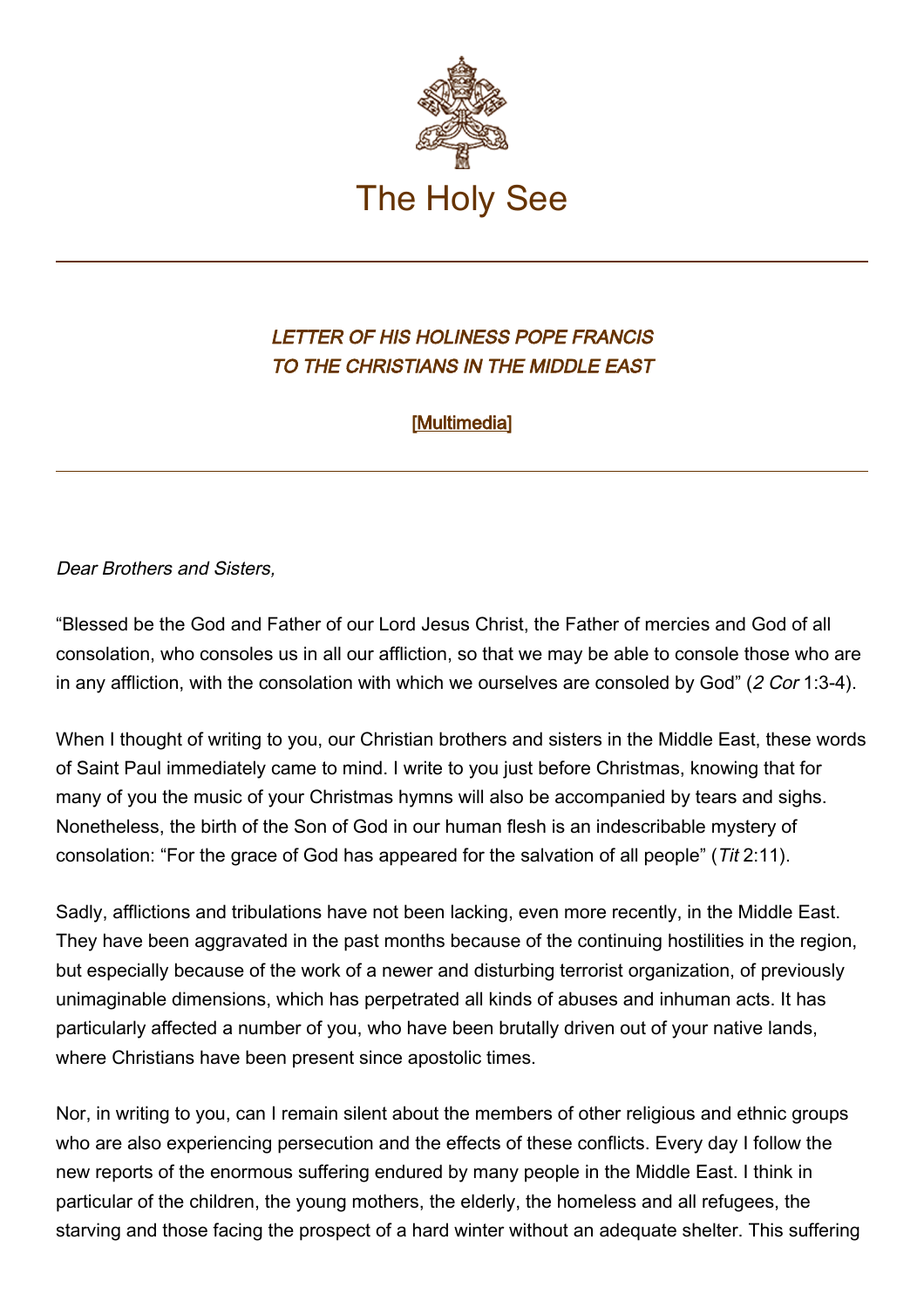cries out to God and it calls for our commitment to prayer and concrete efforts to help in any way possible. I want to express to all of you my personal closeness and solidarity, as well as that of the whole Church, and to offer you a word of consolation and hope.

Dear brothers and sisters who courageously bear witness to Jesus in the land blessed by the Lord, our consolation and our hope is Christ himself. I encourage you, then, to remain close to him, like branches on the vine, in the certainty that no tribulation, distress or persecution can separate us from him (cf. Rom 8:35). May the trials which you are presently enduring strengthen the faith and the fidelity of each and all of you!

I pray that you will be able to experience a fraternal communion modelled on that of the first community of Jerusalem. The unity willed by our Lord is more necessary than ever at these difficult times; it is a gift from God, who appeals to our freedom and awaits our response. May the word of God, the sacraments, prayer and fellowship nourish and continually renew your communities.

The situation in which are you living is a powerful summons to holiness of life, as saints and martyrs of every Christian community have attested. I think with affection and veneration of the pastors and faithful who have lately been killed, often merely for the fact that they were Christians. I think also of those who have been kidnapped, including several Orthodox bishops and priests of various rites. May they soon return, safe and sound, to their homes and communities! I ask God to grant that all this suffering united to the Lord's cross will bring about much good for the Church and for all the peoples in the Middle East.

In the midst of hostility and conflicts, the communion which you experience in fraternity and simplicity is a sign of God's Kingdom. I am gratified by the good relations and cooperation which exist between the patriarchs of the Eastern Catholic Churches and those of the Orthodox Churches, and also between the faithful of the different Churches. The sufferings which Christians endure contribute immensely to the cause of unity. It is the ecumenism of blood, which demands a trusting abandonment to the working of the Holy Spirit.

May you always bear witness to Jesus amid your difficulties! Your very presence is precious for the Middle East. You are a small flock, but one with a great responsibility in the land where Christianity was born and first spread. You are like leaven in the dough. Even more than the many contributions which the Church makes in the areas of education, healthcare and social services, which are esteemed by all, the greatest source of enrichment in the region is the presence of Christians themselves, your presence. Thank you for your perseverance!

Your efforts to cooperate with people of other religions, with Jews and Muslims, is another sign of the Kingdom of God. The more difficult the situation, the more interreligious dialogue becomes necessary. There is no other way. Dialogue, grounded in an attitude of openness, in truth and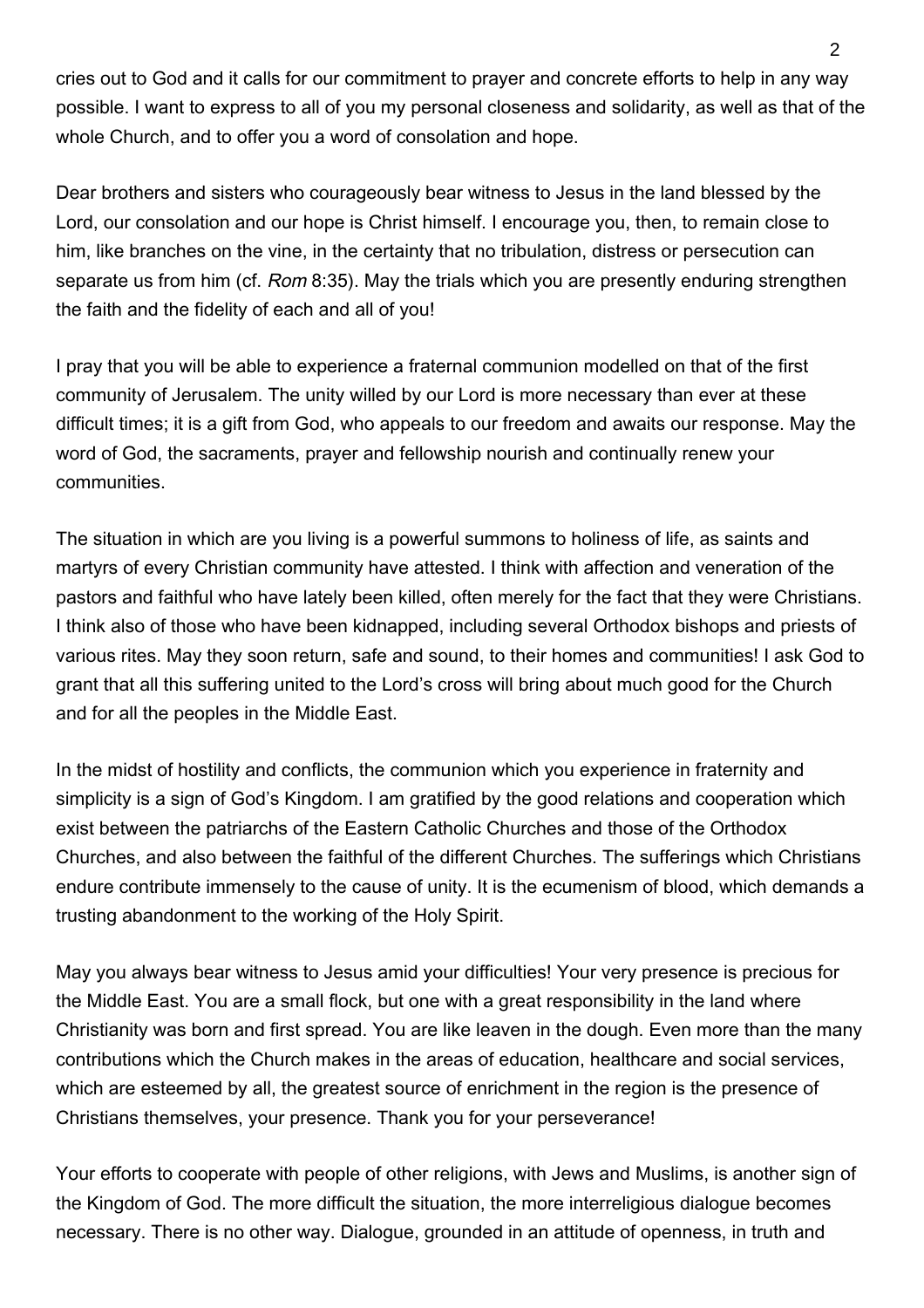love, is also the best antidote to the temptation to religious fundamentalism, which is a threat for followers of every religion. At the same time, dialogue is a service to justice and a necessary condition for the peace which all so ardently desire.

The majority of you live in environments which are predominantly Muslim. You can help your Muslim fellow citizens to present with discernment a more authentic image of Islam, as so many of them desire, reiterating that Islam is a religion of peace, one which is compatible with respect for human rights and favours peaceful coexistence on the part of all. This will prove beneficial for them and for all society. The tragic situation faced by our Christian brothers and sisters in Iraq, as well as by the Yazidi and members of other religious and ethnic communities, demands that all religious leaders clearly speak out to condemn these crimes unanimously and unambiguously, and to denounce the practice of invoking religion in order to justify them.

Dear brothers and sisters, almost all of you are native citizens of your respective countries, and as such you have the duty and the right to take full part in the life and progress of your nations. Within the region you are called to be artisans of peace, reconciliation and development, to promote dialogue, to build bridges in the spirit of the Beatitudes (cf. Mt 5:3:12), and to proclaim the Gospel of peace, in a spirit of ready cooperation with all national and international authorities.

In a special way I would like to express my esteem and gratitude to you, dear brother patriarchs, bishops, priests, and men and women religious, who accompany the journey of your communities with loving concern. How valuable is the presence and work of those completely consecrated to the Lord, serving him in their brothers and sisters, especially those in greatest need, and thus witnessing to his grandeur and his infinite love! How important is the presence of pastors in the midst of their flocks, especially in times of trouble!

To the young I send a paternal embrace. I pray for your faithfulness, your human and Christian development, and the attainment of your hopes and dreams. I repeat to you: "Do not be afraid or ashamed to be Christian. Your relationship with Jesus will help you to cooperate generously with your fellow citizens, whatever their religious affiliation" (Apostolic Exhortation *[Ecclesia in Medio](http://www.vatican.va/holy_father/benedict_xvi/apost_exhortations/documents/hf_ben-xvi_exh_20120914_ecclesia-in-medio-oriente_en.html)* [Oriente](http://www.vatican.va/holy_father/benedict_xvi/apost_exhortations/documents/hf_ben-xvi_exh_20120914_ecclesia-in-medio-oriente_en.html), 63).

To the elderly I express my respect and esteem. You are the memory of your peoples. I pray that this memory will become a seed which can grow and benefit generations yet to come.

I wish to encourage all of you who work in the very important fields of charity and education. I admire the work you do, especially through *Caritas* and other Catholic charitable organizations in the different countries, in providing help to anyone who asks, without discrimination. Through this witness of charity you help support the life of society and you contribute to the peace for which the region hungers as if for bread. Education too is critical for the future of society. How important it is for promoting the culture of encounter, respect for the dignity of each person and the absolute